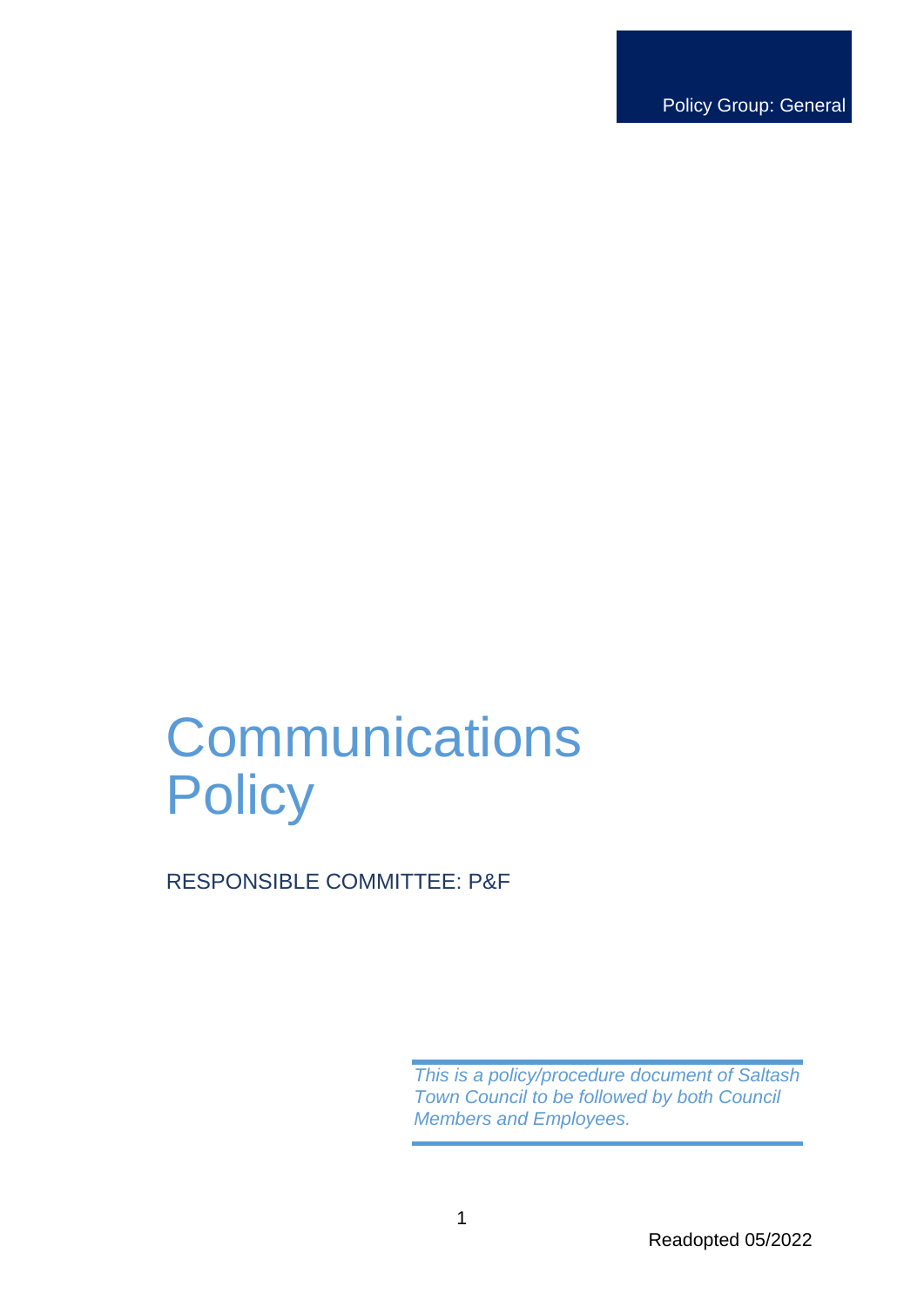| <b>Current Document Status</b>       |                       |                    |                |  |
|--------------------------------------|-----------------------|--------------------|----------------|--|
| <b>Version</b>                       | 1.1/2022              | <b>Approved by</b> | <b>ATM</b>     |  |
| <b>Date</b>                          | 1.1/2021              | <b>Date</b>        | 05.05.2022     |  |
| <b>Responsible</b><br><b>Officer</b> | <b>AJT</b>            | Minute no.         | 54/22/23b(iii) |  |
| <b>Next review date</b>              | Annual or as required |                    |                |  |

| <b>Version History</b> |                 |                      |                  |  |
|------------------------|-----------------|----------------------|------------------|--|
| <b>Date</b>            | <b>Version</b>  | <b>Author/Editor</b> | <b>Notes</b>     |  |
| January<br>2021        | 1 DRAFT         | AJT                  | New policy       |  |
| March<br>2021          | 1.1 DRAFT   AJT |                      | New policy       |  |
| <b>May 2022</b>        | 1.1/2022        | <b>AJT</b>           | <b>Readopted</b> |  |

# **Document Retention Period** Until superseded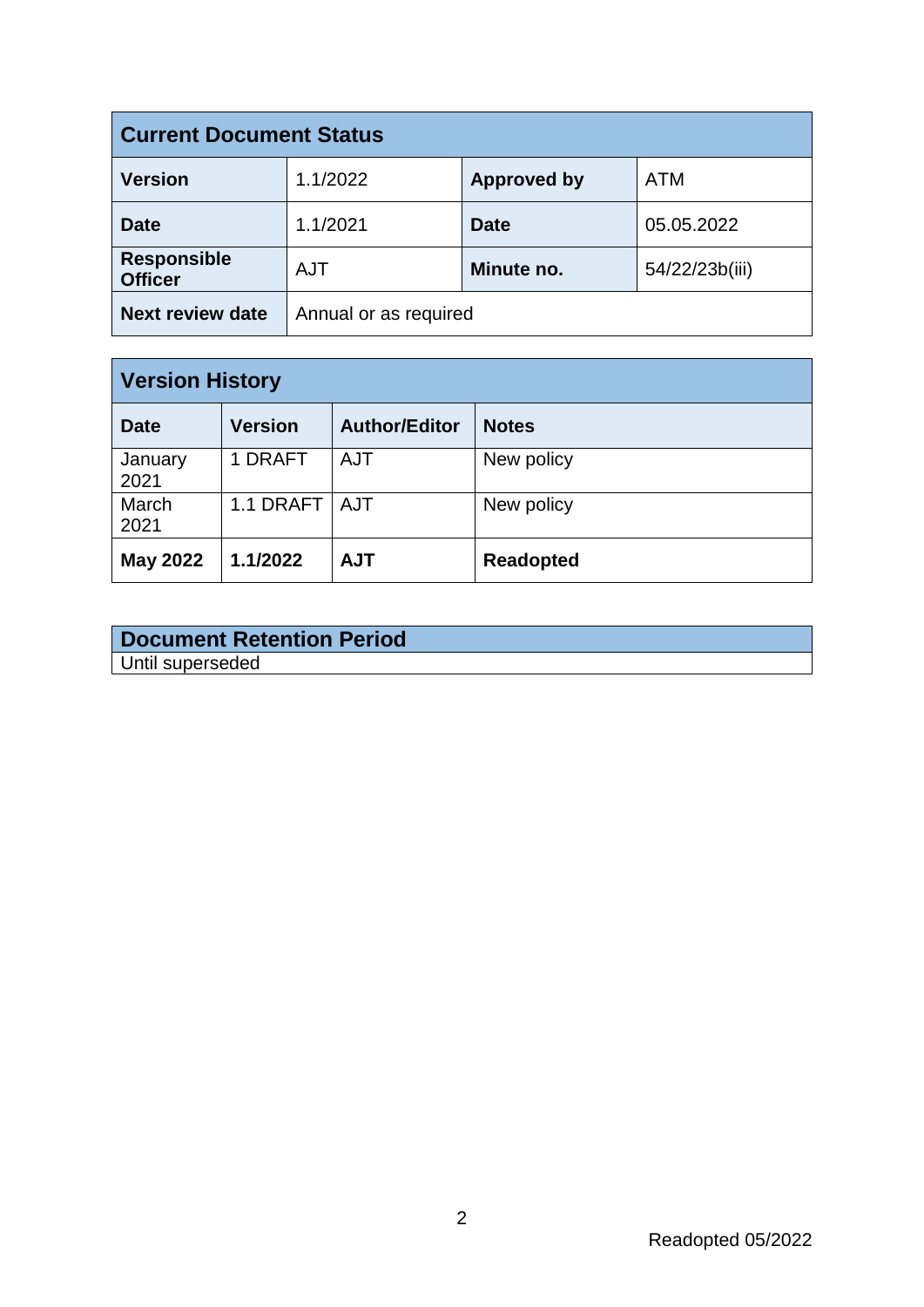# **SALTASH TOWN COUNCIL COMMUNICATIONS POLICY**

## **Aims**

- To set out how we will communicate with staff, Members, partners, local residents and the media.
- To ensure all communications are consistent and co-ordinated across all channels.
- To develop excellent, innovative and cost-effective communications to increase awareness of the Council's services and achievements and improve the reputation of the Council.
- To promote high quality customer service and ensure that everyone in the Council understands their role in delivering this.

#### **Outcomes**

All communications issued by the Saltash Town Council will be:

- **Open and honest**  direct, truthful and factual
- **Timely**  up to date information communicated regularly, consistently and quickly
- **Clear and concise**  Plain English and jargon free easily understood by all sectors of the community
- **Accessible**  easy to access through appropriate media / channels and in mixed format
- **Relevant**  targeted at the needs of the intended audience, appropriate information, informative and useful
- **Inclusive**  face to face communications wherever possible, designed to encourage and value discussion and feedback. Information available in suitable formats

#### **Scope**

This policy covers all types of communications received by and issued by the Town Council, its officers and elected members and includes:

- Verbal
- Written
- Email
- Social media
- All correspondence issued by Council officers and staff
- All correspondence issued by Councillors

The Town Council will not consider any anonymous correspondence where the author cannot be identified or abusive or aggressive communications<sup>1</sup>.

<sup>1</sup> <sup>1</sup> Zero Tolerance Policy; Unreasonable Persistent Complaints Policy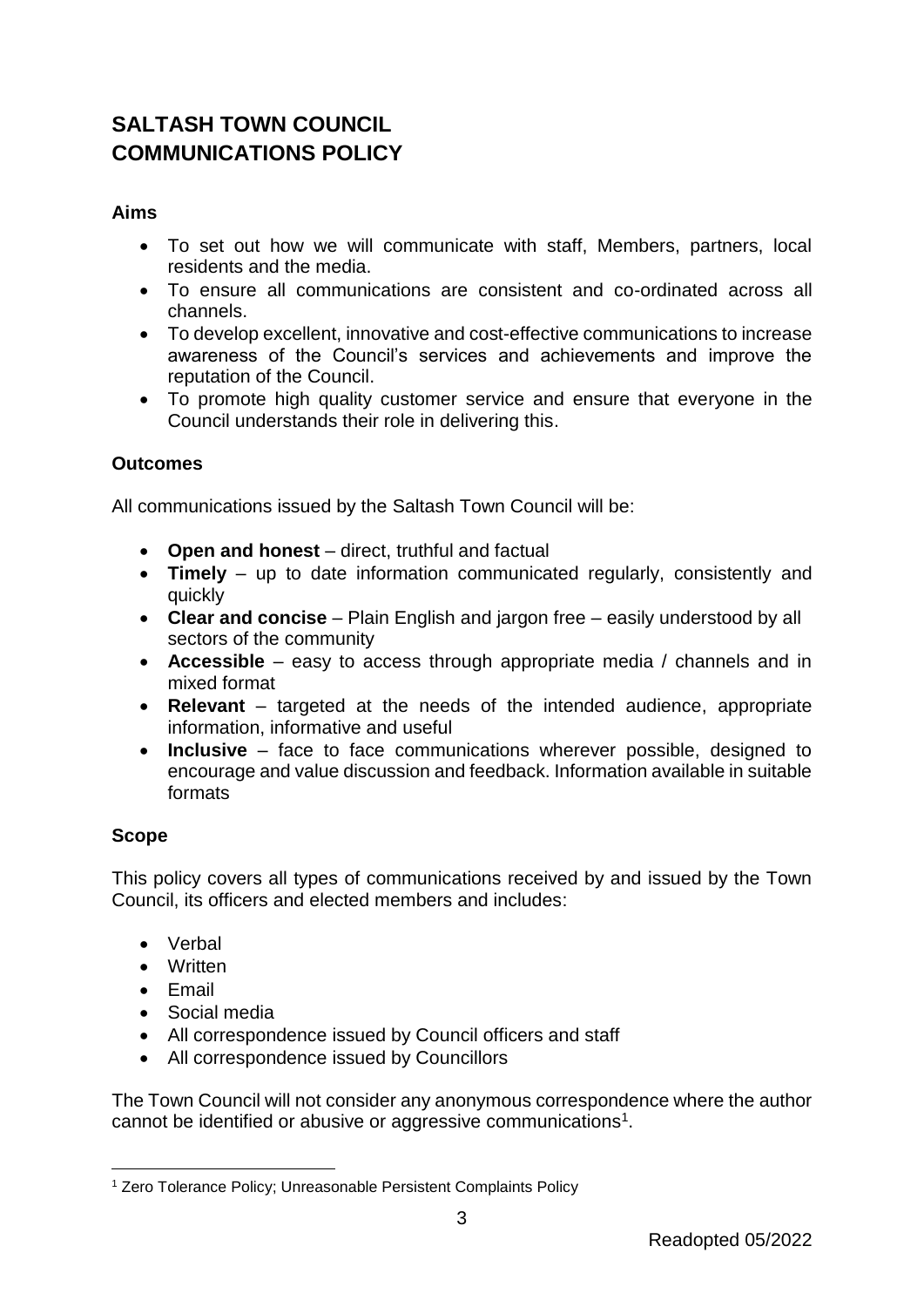## **Data Protection and Freedom of Information**

Saltash Town Council is registered with the Information Commissioner's Office (ICO) as a Data Controller. Council officers, staff and Council Members are Data Processors and have a responsibility to maintain records and process data in accordance with the current General Data Protection Regulations. Breaches of the regulations may lead to the Town Council being subject to investigation by the ICO, a potential fine and loss of reputation. Anyone – Council officers, staff and Council Members – should also remember that correspondence issued may be subject to release under a Freedom of Information request.

#### **Members:**

Members are reminded that the Code of Conduct applies to all forms of communications – verbal, written (including social media) and should be adhered to at all times.

#### **A. Town Council Correspondence**

- 1. The point of contact for the council is the Town Clerk or the officer delegated to the relevant role or task.
- 2. No individual Councillor or Officer should be the sole custodian of any correspondence or information in the name of the town council, a committee, sub-committee or working party. Councillors and Officers do not have a right to obtain confidential information/documentation unless they can demonstrate a 'need to know' in order to carry out their role on behalf of the council.
- 3. All official communications should be sent in the name of the council using council letter headed paper and signed by the Town Clerk or, where another Council officer is signing, with the approval of a Line Manager or from an approved council email address.
- 4. All official communications issued by the office of the Mayor or other nominated member must be authorised by council or relevant committee in advance. The Town Clerk or Assistant Town Clerk will be responsible for authorising all official communications prior to release.
- 5. All correspondence issued by Councillors where tasks are delegated by the council must be copied to the Town Clerk or officer delegated to the relevant role or task.
- 6. Where correspondence is copied to persons other than the addressee, the addressee should be made aware that a copy is being forwarded to that other person (e.g. copy to XX) but data protection rules should be observed.
- 7. All communications should be compliant with the relevant data protection legislation, the Council's code of conduct, respect confidentiality and any other relevant council policies in place at the time.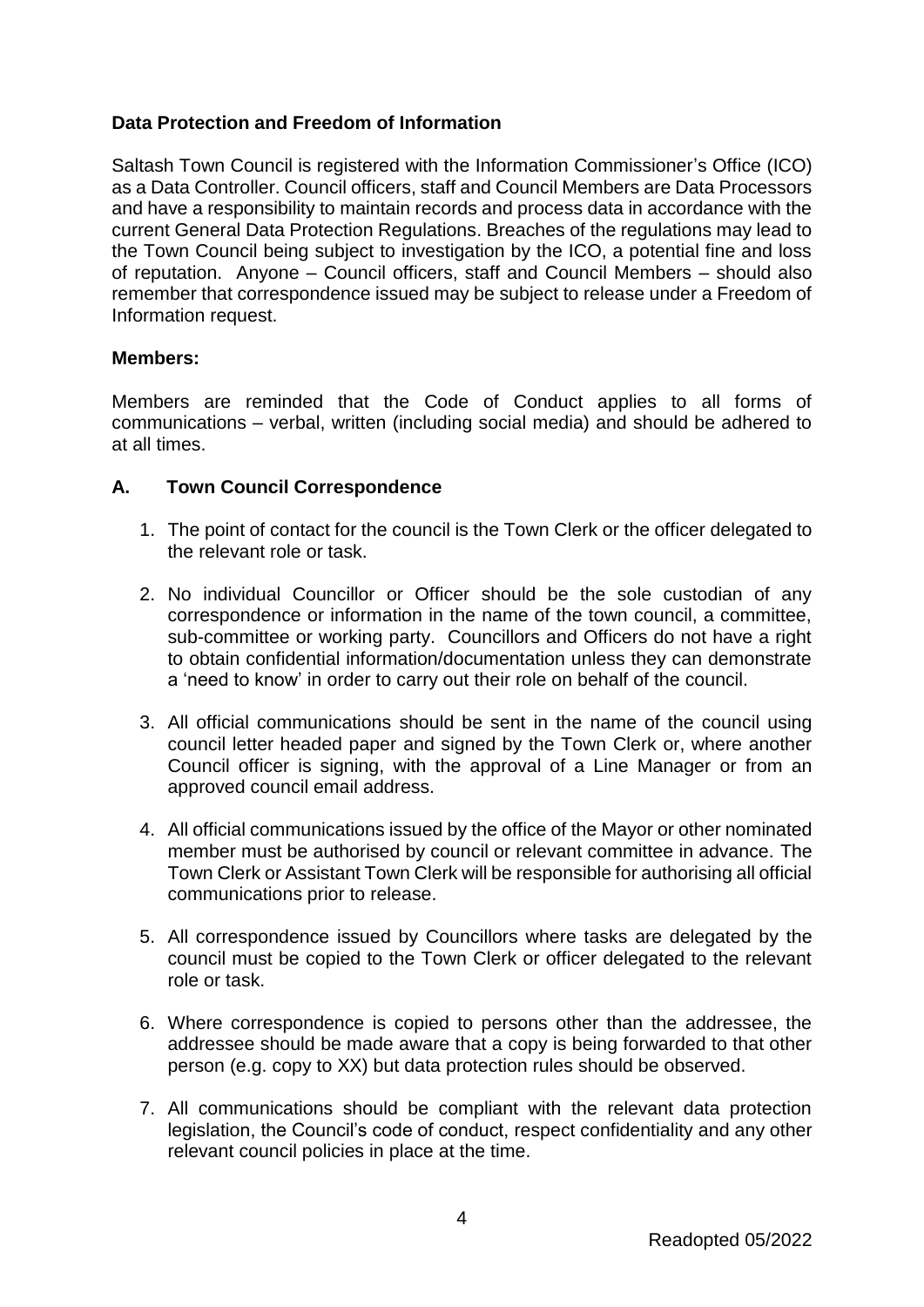8. A copy of correspondence with Unitary Authority Councillors will be sent to Ward Councillors<sup>2</sup>.

#### **B. Agenda Items for Council, Committees, Sub-Committees and Working Parties**

- 1. The agenda should be clear and concise. It should contain sufficient information to enable Councillors to make an informed decision, and for the public to understand what matters are being considered and what decisions are to be taken at a meeting.
- 2. Items for information will be circulated with the agenda and papers for the meeting and will be kept to a minimum.
- 3. Where a Councillor wishes to circulate matters for "information only", this information will be circulated via the Town Clerk's office, and circulated to all Councillors.
- 4. Motions for an agenda will be submitted to the Proper Officer in writing following the procedure laid out in Standing Orders.<sup>3</sup>
- 5. The Policy for Receiving Public Questions at Meetings will be followed where these are received.
- 6. Discussion and decision making should only take place by email or Survey Poll where it is used in exceptional circumstances under a scheme of delegation and in accordance with standing orders.

#### **C. Communications with the Press and Public**

- 1. The Town Clerk, or Assistant Town Clerk will clear all press releases, or comments to the media, with the Town Mayor<sup>4</sup> or the Chair of the relevant committee as appropriate.
- 2. Press releases from the council, its committees or working parties should be from the Town Clerk or an officer delegated to the task or via the reporter's own attendance at a meeting.
- 3. All articles for the Town Messenger will be checked and approved by the Assistant Town Clerk or delegated Officer prior to publication.
- 4. Requests from the press/media for comments or statements should be sent to the Town Clerk's office<sup>5</sup>.

1

<sup>2</sup> Standing Order 26b

<sup>3</sup> Standing Order 10

<sup>4</sup> Mayor's Protocol Guide p9

<sup>5</sup> Standing Order 24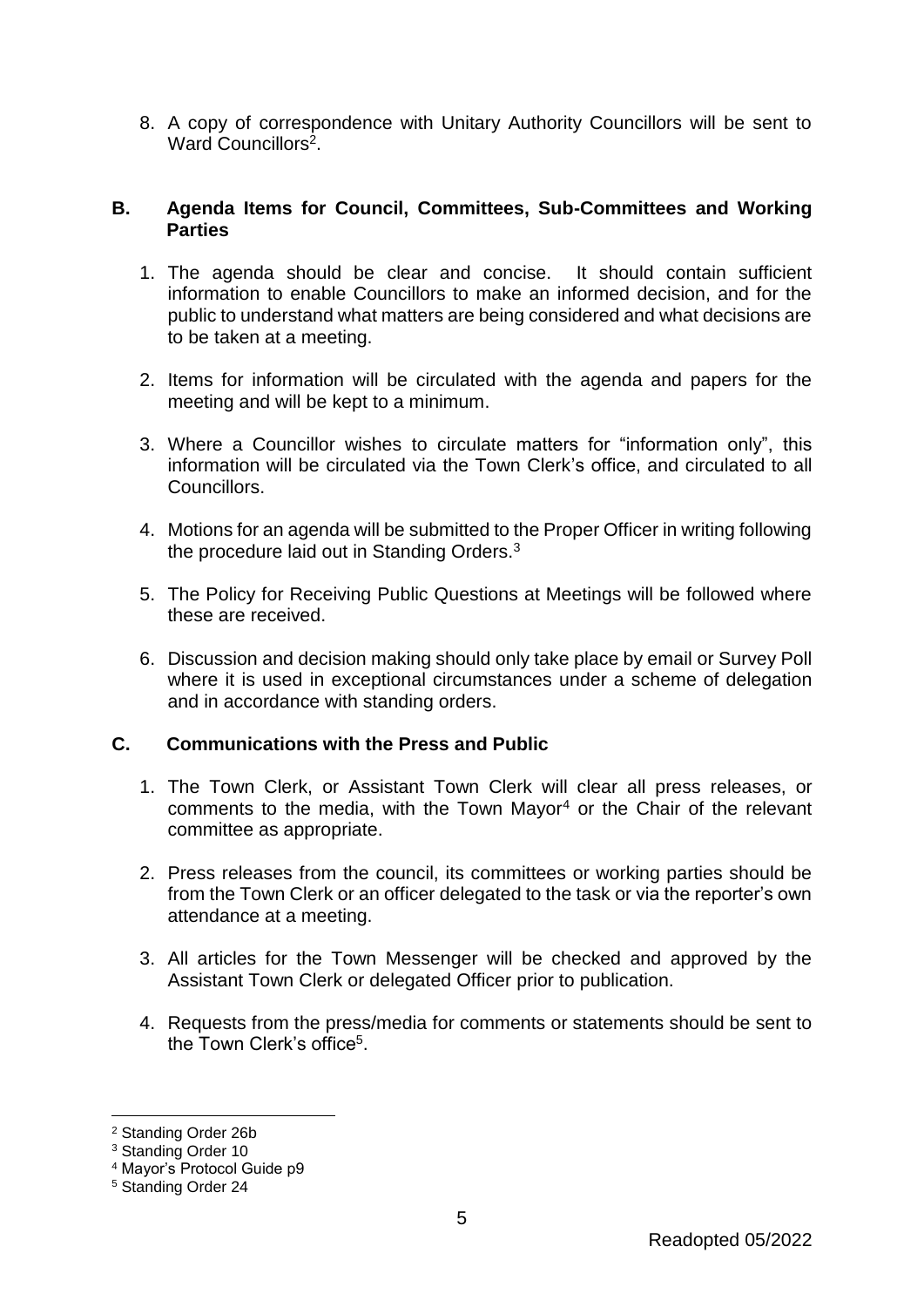- 5. Unless a Councillor has been authorised by the council to speak to the media on an issue, Councillors who are asked for comment by the press should make it clear that it is a personal view and ask that it be clearly reported as their personal view. The Mayor is the normal authorised spokesperson for the Council<sup>6</sup>.
- 6. When representing the Council at a "Meet your Councillors" event Councillors should follow GDPR and data protection guidance, the Code of Conduct and relevant sections of this policy.
- 7. Unless a Councillor is certain that they are reporting the view of the council, they must make it clear to members of the public that they are expressing a personal view.
- 8. If Councillors receive a complaint from a member of the public, this should be passed immediately to the Town Clerk who will process it under the Customer Feedback Policy<sup>7</sup>.
- 9. Designated staff are authorised to promote the work of the Council on social media platforms, the website and noticeboards but operate strictly in accordance with the approved Social Media policy<sup>8</sup> of the council.
- 10.In making public comments, Councillors must respect decisions made by a majority vote and abide at all times to the Code of Conduct<sup>9</sup>.
- 11.The Town Council may undertake consultations with residents from time to time. Where possible and practicable there will be multiple means of participation to ensure all consultees are contacted and able to respond, particularly taking account of difficult to reach groups.

# **D. Councillor Correspondence to external parties**

- 1. Individual Councillors are responsible for their own ward member correspondence. The Town Council does not provide administrative support for such purpose. Councillors must ensure they make clear where they are informing on official policy and where they are stating their personal views.
- 2. When using a Town Council email account, Councillors must always reflect the view of the Council.
- 3. Correspondence (including emails) sent in relation to council business where a councillor has been delegated to a task, should be openly copied to the Town Clerk or officer responsible for the task.
- 4. Councillors should be aware that all emails sent and received from their STC email account may be subject to release under FOI legislation.

1

<sup>6</sup> Mayor's Protocol Guide p9

<sup>7</sup> Customer Feedback Policy p3

<sup>8</sup> Social Media Policy

<sup>&</sup>lt;sup>9</sup> Code of Conduct Part 2, General Obligations